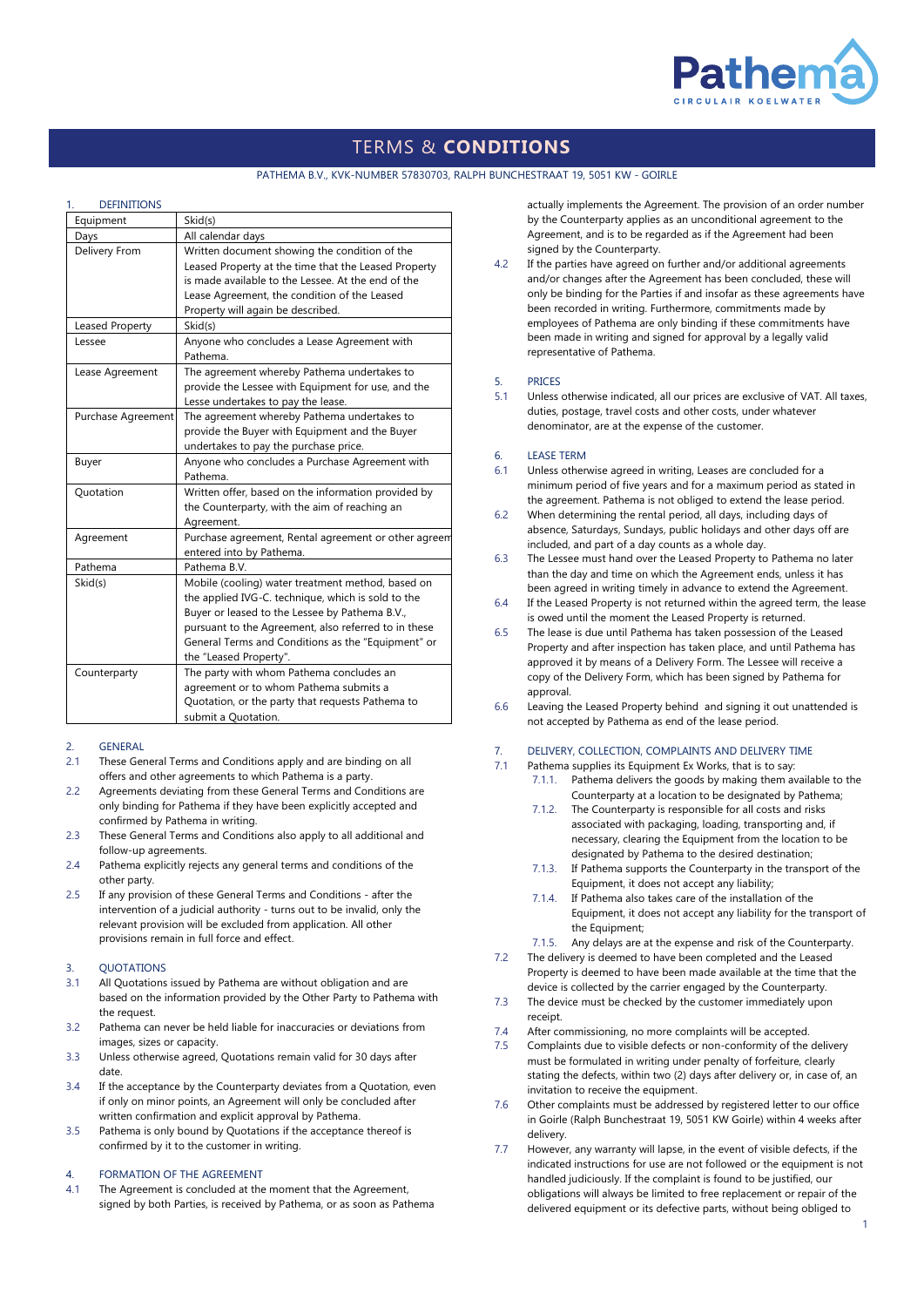

pay any compensation for whatever reason. Broader claims can only be enforced against us if it concerns hidden defects and it is proven that these were known to the leading bodies of our company.

- 7.8 If, in the opinion of Pathema, the complaint is valid, it will, at its option, either pay fair compensation up to the invoice value of the goods delivered, or replace the goods delivered free of charge after they have been returned in their original condition and packaging. Pathema is not obliged to pay any further damage or compensation of expenses by whatever name.
- 7.9 Complaints do not entitle the customer to demand dissolution of the agreement, or to neglect or postpone payment in whole or in part.
- 7.10 Complaints regarding the invoice must be reported within eight (8) days after the invoice date. Failing this, the invoice will be considered as accepted without any reservation.
- 7.11 At that moment that the Leased Property is made available to the Lessee, the risk is transferred to the Lessee. It is irrelevant for this purpose whether the Lesse has actually taken the Leased Property into use.

# 8. LIABILITY AND INSURANCE

- 8.1 Pathema accepts no liability for indirect damage, such as loss of use, (dis)assembly costs, damage to other parts or goods, or loss of profit, except in the case of intent or gross negligence.
- 8.2 Pathema accepts no liability for errors or defects in information made available by third parties or the customer.
- 8.3 The Counterparty indemnifies Pathema against claims from third parties.
- 8.4 The Lessee is liable for all damage to the Leased Property, from the moment that the Leased Property is made available to the Lessee, until the moment the Leased Property is returned to Pathema.
- 8.5 If and insofar as Pathema is liable for any damage, any liability of Pathema is limited to the amount that is paid out in the relevant case under Pathema's business liability insurance, plus the deductible excess under this insurance. If, for whatever reason, no payment should be made under this liability insurance, any liability is limited to the amount that the Counterparty would have been obliged to pay under the Agreement, on the understanding that in the case of a Lease Agreement the maximum liability is limited to the lease for 12 months.
- 8.6 The Lessee must provide adequate insurance against fire, explosion and water damage, as well as against theft and all conceivable risks, with an insurance company established in the Netherlands, during the period that they have access to the Leased Property. At the request of Pathema, the Lessee must provide Pathema with a copy of the policy and policy conditions, and a proof of payment of the premium.
- 8.7 The Lessee is liable for damage (both material and immaterial) that is the result of poor maintenance of the Leased Property. In that context it is important that the Lessee maintains the Leased Property properly and competently. Unless otherwise agreed in writing, maintenance is not included in the lease. The Leased Property must be returned in the same condition as in which it was delivered. At Pathema's request, the Lessee is obliged to submit supporting documents showing that the Lessee has actually provided proper and competent maintenance.
- 8.8 The Lessee remains liable at all times for the Leased Property, and for paying the lease with additional costs.
- 8.9 Pathema does not accept any liability for force majeure.
- 8.10 Liability for damage during, or after repair, inspection, (dis)assembly, storage, accommodation or maintenance of equipment to third parties is expressly excluded.

# 9. OBLIGATIONS OF THE LESSEE

- 9.1 The Lessee is obliged to use the leased items only in accordance with the provisions of this agreement. In particular, the Lessee is obliged to:
	- 9.1.1. treat the Leased Property in accordance with the user, instructional and operating instructions, as included in the Lease Agreement, which are communicated and/or handed over to the Lessee upon delivery of the goods;
	- 9.1.2. provide Pathema access to the leased items at all times; 9.1.3. only use the goods delivered by Pathema in accordance with the requirements set by Pathema or the competent authorities with regard to, among other things, the purpose for which they are suitable, safety provisions, etc.
	- 9.1.4. effectively secure the Leased Property.
- 9.2 The Lessee must return the Leased Property in the same condition in which it was received by the Lessee, that is to say, maintained (except for normal wear and tear), cleaned and sorted and packed in the same way as when it was made available. Any extra working time resulting from not or not fully complying with this obligation is at the expense of the Lessee.
- 9.3 Unless otherwise agreed, the Lessee is obliged to pay Pathema a deposit to be determined by Pathema before the Lessee takes receipt of the Leased Property. After receipt of the Leased Property, this deposit will be refunded to the Lessee, after deduction of any lease and/or compensation and/or costs still due to Pathema. If at any time during the term of the agreement the amount of the lease owed by the Lesse exceeds the amount of the deposit, Pathema is entitled to demand supplementation of the deposit with an amount to be determined by Pathema.
- 9.4 The Lessee is obliged to use the Leased Property in accordance with its intended use and to maintain and care for it with due diligence, whereby the operating instructions must be observed. The Lessee is not permitted to make changes to the Leased Property or to carry out repairs, except on the basis of express permission given by Pathema. The Lessee is obliged to immediately report any damage and/or any defect to the Leased Property to Pathema.
- 9.5 The Lessee is not permitted to make the goods belonging to Pathema available to, or to rent or sell them to third parties, unless Pathema has given explicit permission for this.
- 9.6 The Lessee may not take and/or use the Leased Property outside the Netherlands without the prior written approval of Pathema.

# 10. WARRANTIES

- 10.1 Unless a different term has been agreed in writing, our devices are warrantied against visible defects for eight days and invisible defects for six months.
- 10.2 The applicable warranty period always starts on the day on which the equipment is delivered or should have been purchased.

### 11 RETENTION OF TITLE

- 11.1 As long as the Buyer has not paid the full amount of the purchase price plus any additional costs, or has not provided security for this, Pathema retains ownership of the goods. In that case, ownership will transfer to the Buyer as soon as the Buyer has fulfilled all its obligations towards Pathema.
- 11.2 The Buyer is not entitled to pledge or otherwise encumber the Equipment subject to retention of title.
- 11.3 The Leased Property is at all times the property of Pathema. Pathema therefore has the right to check the Leased Property, or have it checked, at all times.
- 11.4 The Lessee may not dispose of the Leased Property other than in the normal course of his business. In particular, the Lessee is not entitled to make these items available to third parties in any way without the written permission of Pathema.

# 12. LOSS OF LEASED PROPERTY

- 12.1 Any alienation or encumbrance or relinquishment of the Accommodation, both for gain and free of charge, for the benefit of a third party is prohibited without the express written permission of Pathema. Paragraph 3 of this article applies mutatis mutandis.
- 12.2 The Lessee must immediately notify Pathema of any seizure of its goods or a part thereof, and, furthermore, of its (application for) bankruptcy or suspension of payment, and is always obliged to immediately notify the bailiff, the receiver or the administrator of the Lease Agreement existing with Pathema, and undertakes to immediately return the Leased Property to Pathema.
- 12.3 If during the term of the Agreement, for whatever reason, the Leased Property becomes defective, or lost in whole or in part, or falls out of the control of the Lessee, Lessee must immediately notify Pathema thereof. In that case, the Lessee is obliged to compensate Pathema for damage within 8 days. In the event of a criminal offense, the Lessee undertakes to immediately report this to the competent authorities, and will submit a copy of the report to Pathema within 72 hours of the report.
- In the event of theft, damage, breakage or deficiency, the replacement value will be charged to the Lessee.